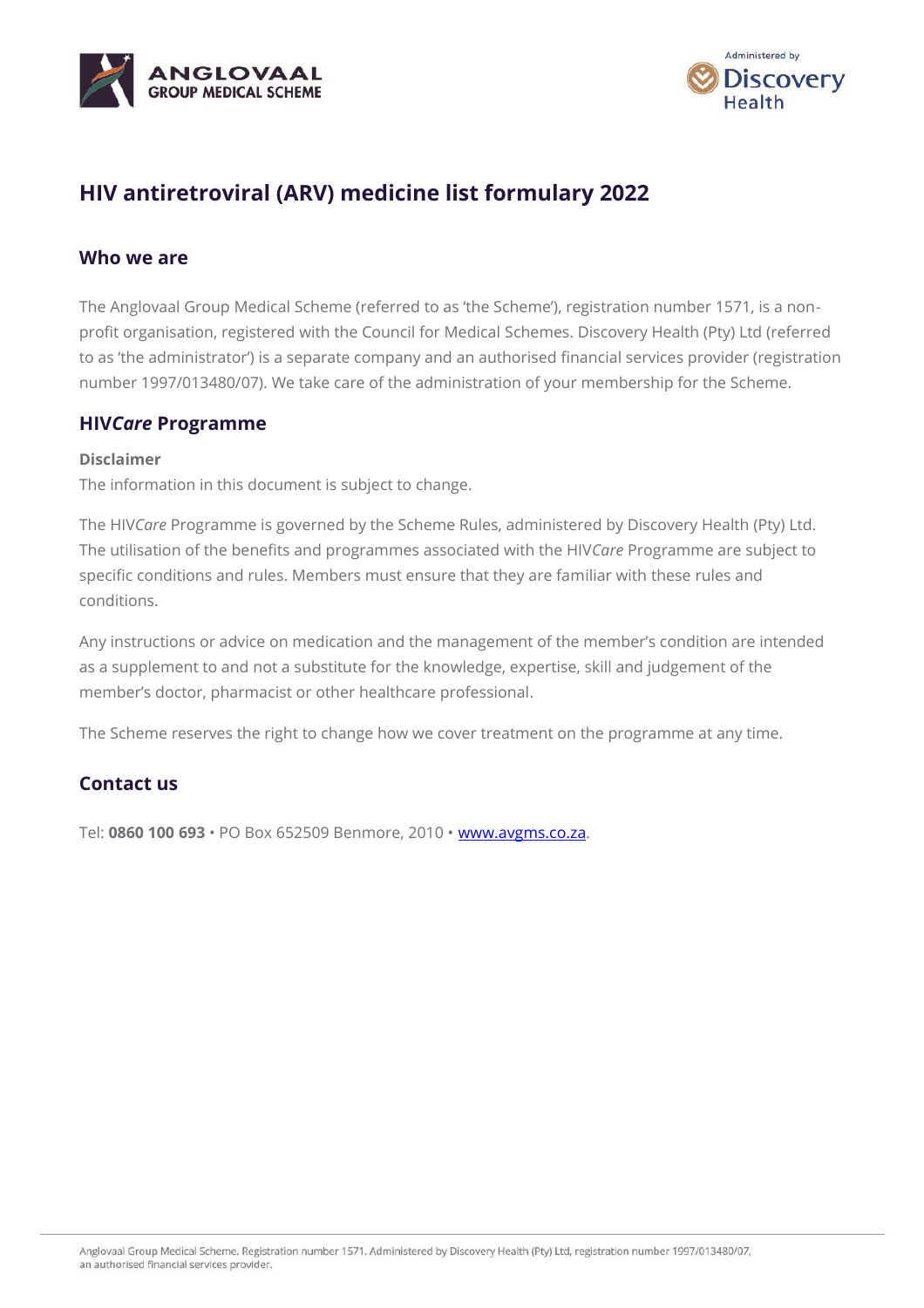



## **HIV antiretroviral (ARV) medicine list (formulary)**

| NAPPI_6 | <b>Product Name</b>                                  | <b>Strength</b>   | Form       | <b>Medicine Class</b>                                                         | 2022<br><b>CDA</b> |
|---------|------------------------------------------------------|-------------------|------------|-------------------------------------------------------------------------------|--------------------|
| 3000426 | Acriptega                                            |                   | TAB        | Antiviral Combinations - Dolutegravir, tenofovir disoproxil<br>and lamivudine | 265                |
| 720866  | Adco abacavir                                        | 20mg/1mL          | SOL        | Antivirals - NRTI's - Abacavir                                                | 670                |
| 715997  | Adco emtevir 200mg/300mg                             |                   | <b>TAB</b> | Antiviral Combinations - Tenofovir disoproxil and<br>emtricitabine            | 290                |
| 715992  | Adco lamivudine & zidovudine<br>150mg/300mg          |                   | <b>TAB</b> | Antiviral Combinations - Zidovudine and lamivudine                            | 225                |
| 715993  | Adco tenofovir                                       | 300mg             | <b>TAB</b> | Antivirals - NRTI's - Tenofovir disoproxil                                    | 170                |
| 712932  | Adco-efavirenz                                       | 200 <sub>mg</sub> | CAP        | Antivirals - NNRTI's - Efavirenz                                              | 145                |
| 715585  | Adco-efavirenz                                       | 50 <sub>mg</sub>  | CAP        | Antivirals - NNRTI's - Efavirenz                                              | 145                |
| 709545  | Adco-efavirenz                                       | 600mg             | <b>TAB</b> | Antivirals - NNRTI's - Efavirenz                                              | 145                |
| 708708  | Adco-lamivudine                                      | 10mg/1mL          | SOL        | Antivirals - NRTI's - Lamivudine                                              | 60                 |
| 707962  | Adco-lamivudine                                      | 150 <sub>mg</sub> | <b>TAB</b> | Antivirals - NRTI's - Lamivudine                                              | 60                 |
| 707961  | Adco-nevirapine                                      | 200 <sub>mg</sub> | <b>TAB</b> | Antivirals - NNRTI's - Nevirapine                                             | 205                |
| 708709  | Adco-zidovudine                                      | 50mg/5mL          | <b>SYR</b> | Antivirals - NRTI's - Zidovudine                                              | 190                |
| 707960  | Adco-zidovudine                                      | 300mg             | <b>TAB</b> | Antivirals - NRTI's - Zidovudine                                              | 190                |
| 715433  | Aluvia 100mg/25mg                                    |                   | <b>TAB</b> | Antiviral Combinations - Lopinavir and ritonavir 2                            | 390                |
| 710028  | Aluvia 200mg/50mg                                    |                   | <b>TAB</b> | Antiviral Combinations - Lopinavir and ritonavir 2                            | 390                |
| 720428  | Atenef                                               |                   | <b>TAB</b> | Antiviral Combinations - Emtricitabine, tenofovir disoproxil<br>and efavirenz | 265                |
| 718676  | Cipla lamivudine & tenofovir<br>300mg/300mg(Mivuten) |                   | <b>TAB</b> | Antiviral Combinations - Lamivudine and tevofovir disoproxil                  | 230                |
| 707300  | Cipla-duovir                                         |                   | <b>TAB</b> | Antiviral Combinations - Zidovudine and lamivudine                            | 225                |
| 709331  | Cipla-efavirenz                                      | 600mg             | <b>TAB</b> | Antivirals - NNRTI's - Efavirenz                                              | 145                |
| 715091  | Didivir 200/300mg                                    | 200mg/300mg       | <b>TAB</b> | Antiviral Combinations - Tenofovir disoproxil and<br>emtricitabine            | 290                |
| 723043  | Elteno                                               |                   | <b>TAB</b> | Antiviral Combinations - Efavirenz, tenofovir disoproxil and<br>lamivudine    | 265                |
| 723307  | Emcovir                                              |                   | <b>TAB</b> | Antiviral Combinations - Tenofovir disoproxil and<br>emtricitabine            | 290                |
| 700924  | Kaletra                                              |                   | SYR        | Antiviral Combinations - Lopinavir and ritonavir 2                            | 390                |
| 718160  | Kavimun paed                                         | 60 <sub>mg</sub>  | <b>TAB</b> | Antivirals - NRTI's - Abacavir                                                | 670                |
| 3000605 | Kovatrax                                             |                   | <b>TAB</b> | Antiviral Combinations - Dolutegravir, tenofovir disoproxil<br>and lamivudine | 265                |
| 3000572 | Lanograv                                             |                   | <b>TAB</b> | Antiviral Combinations - Dolutegravir, tenofovir disoproxil<br>and lamivudine | 265                |
| 3001450 | Lopimune oral pellets 40mg/10mg                      |                   | SPC        | Antiviral Combinations - Lopinavir and ritonavir 2                            | 390                |
| 3000596 | Luvigen                                              |                   | <b>TAB</b> | Antiviral Combinations - Dolutegravir, tenofovir disoproxil<br>and lamivudine | 265                |
| 838527  | Norvir                                               | 400mg/5mL         | <b>SYR</b> | Antivirals - Protease Inhibitors                                              | 45                 |
| 721595  | Norvir                                               | 100 <sub>mg</sub> | <b>TAB</b> | Antivirals - Protease Inhibitors                                              | 45                 |
| 3000585 | Nuvaco                                               |                   | TAB        | Antiviral Combinations - Dolutegravir, tenofovir disoproxil<br>and lamivudine | 265                |
| 3000522 | Odystra                                              |                   | TAB        | Antiviral Combinations - Dolutegravir, tenofovir disoproxil<br>and lamivudine | 265                |
| 3000956 | Ranega                                               |                   | TAB        | Antiviral Combinations - Dolutegravir, tenofovir disoproxil<br>and lamivudine | 265                |
| 3000532 | Reydin                                               |                   | TAB        | Antiviral Combinations - Dolutegravir, tenofovir disoproxil<br>and lamivudine | 265                |
| 3002386 | Riatem 100mg/300mg                                   |                   | TAB        | Antiviral Combinations - Atazanavir and ritonavir                             | 350                |